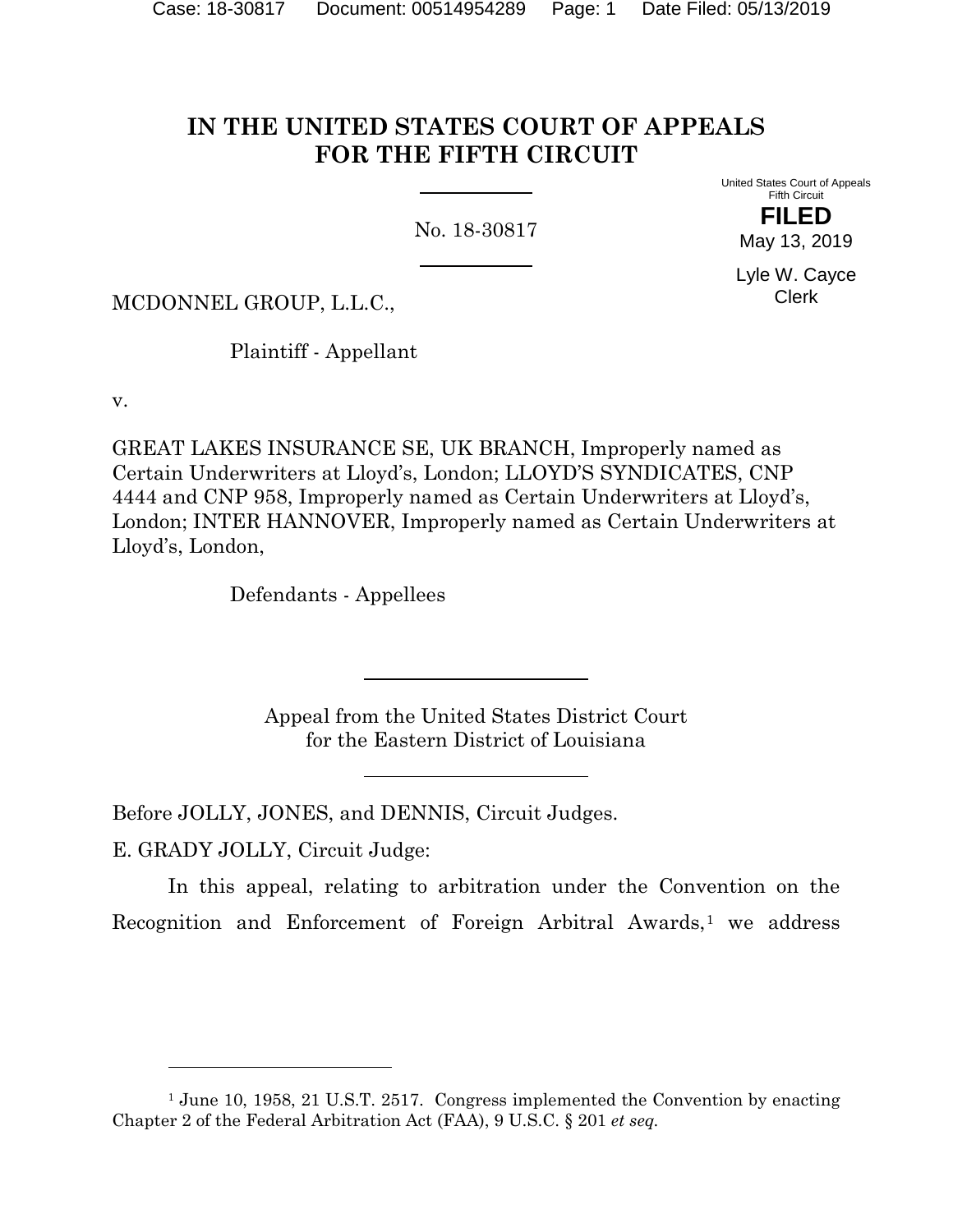# No. 18-30817

whether a "conformity to statute" provision<sup>[2](#page-1-0)</sup> amends the insurance contract so as to conform with a conflicting, but preempted, state statute forbidding arbitration in insurance contracts.

McDonnel Group, L.L.C. purchased an insurance policy from the defendants that included a written agreement to arbitrate disputes. After the Insurers denied McDonnel's claim, McDonnel initiated this declaratory and breach of contract action in federal district court. The Insurers moved to dismiss based on the policy's arbitration provision. McDonnel responded that the arbitration provision was "amended out" of the contract through the contract's conformity to statute provision because arbitration conflicted with a Louisiana statute. The district court held, however, that the allegedly conflicting Louisiana statute was preempted by the Convention, and therefore dismissed the case in favor of arbitration. We must decide whether the policy's conformity provision negates the agreement to arbitrate. We hold that it does not and thus AFFIRM the district court.

#### I.

In fall 2015, McDonnel Group, L.L.C. obtained a builder's risk insurance policy from a group of insurers<sup>[3](#page-1-1)</sup> for a construction project on a property located in New Orleans, Louisiana. Two years later, according to McDonnel, the property suffered significant water damage. McDonnel submitted a claim that the Insurers refused to pay.

<span id="page-1-0"></span><sup>2</sup> The conformity provision in this case provides: "In the event any terms of this *Policy* are in conflict with the statutes of the jurisdiction where the *Insured Property* is located, such terms are amended to conform to such statutes."

<span id="page-1-1"></span><sup>3</sup> The insurers consist of Great Lakes, Insurance SE, UK Branch; International Insurance Company of Hannover SE; and Lloyd's syndicates CNP 4444 and CNP 958. For the sake of brevity, we will refer to them collectively as "the Insurers."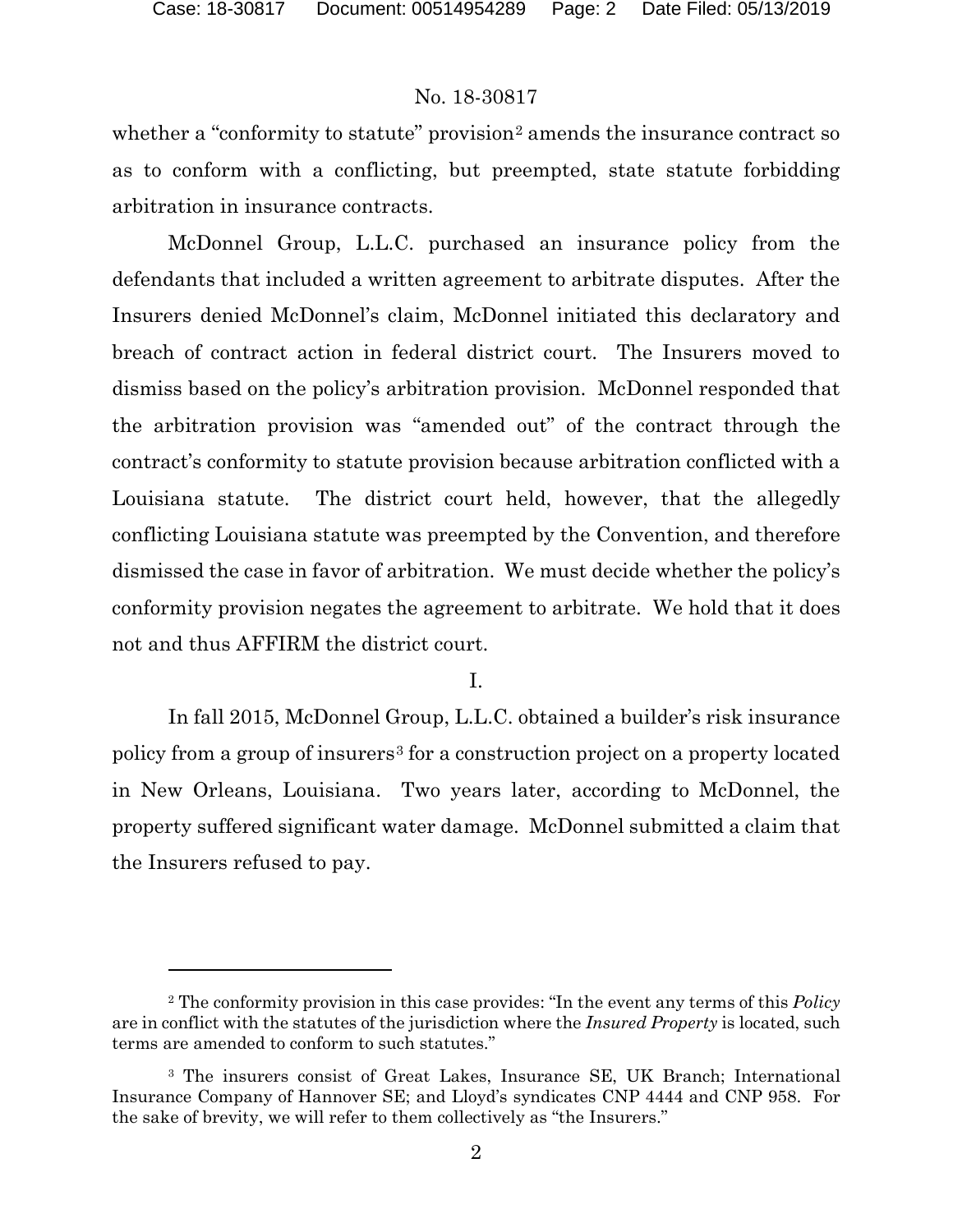### No. 18-30817

McDonnel then filed the instant action seeking declaratory relief and damages for breach of contract and breach of the duty of good faith and fair dealing. The Insurers responded by filing a motion to dismiss for lack of subject-matter jurisdiction and improper venue.<sup>4</sup> Fed. R. Civ. P.  $12(b)(1)$ , (3). As to both defenses, the Insurers invoked the contract's arbitration provision, which provides:

Any dispute, controversy or claim arising out of, relating to, or in connection with this *Policy*, shall be finally settled by arbitration. The arbitration shall be conducted in accordance with the International Arbitration Rules of the American Arbitration Association in effect at the time of the arbitration. The seat of the arbitration shall be New York, New York, in the United States of America.

The Insurers argued that the arbitration provision should be enforced, and the case dismissed in favor of arbitration pursuant to the Convention.

The policy, however, also contained a "conformity to statute" provision, stating: "In the event any terms of this *Policy* are in conflict with the statutes of the jurisdiction where the *Insured Property* is located, such terms are amended to conform to such statutes." Invoking that provision, McDonnel responded that any obligation to arbitrate under the Convention did not apply to the instant dispute because the policy's arbitration agreement was, as a matter of law, invalid. The arbitration provision was contrary to La. Rev. Stat. Ann. § 22:868(A)(2), which prohibits arbitration agreements in insurance contracts covering property located in the state. Thus, the conformity provision, McDonnel argued, "amended" the arbitration provision out of the contract in order to "conform" with Louisiana law. Consequently, the dispute between McDonnel and the Insurers was not subject to the Convention.

<span id="page-2-0"></span><sup>4</sup> The Insurers also asserted other alternative grounds for dismissal that are not relevant to this appeal.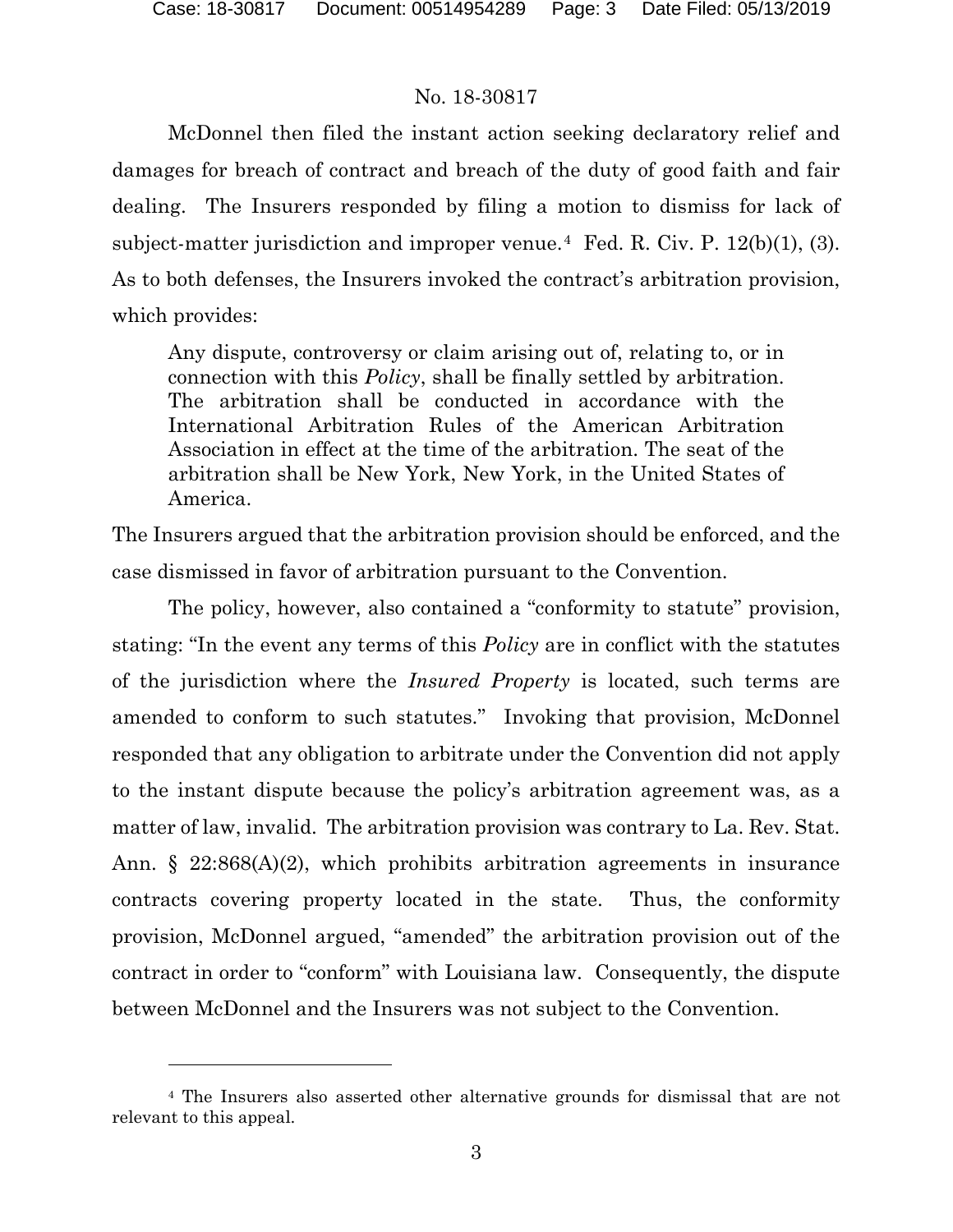l

### No. 18-30817

The district court disagreed. Relying on the decision of our en banc court in *Safety Nat'l Cas. Corp. v. Certain Underwriters at Lloyd's*, the court held that the Convention superseded La. Rev. Stat. Ann. § 22:868. 587 F.3d 714 (5th Cir. 2009). Because the state statute was preempted by federal law, the court determined that no conflict existed between the policy and state law so as to trigger the conformity provision of the policy. Thus, the arbitration agreement remained valid. The district court, therefore, dismissed the action in favor of arbitration. The parties, accordingly, present a precise issue in this appeal: does the contractual agreement to conform to state statutes apply when the conflicting state statute has been held as a matter of law to have been preempted by the Convention.

#### II.

The standard of review for a dismissal pursuant to both Federal Rules of Civil Procedure 12(b)(1) and 12(b)(3) is de novo.[5](#page-3-0) *See Ambraco, Inc. v. Bossclip B.V.*, 570 F.3d 233, 237–38 (5th Cir. 2009). The well-pleaded factual allegations in the complaint are taken "as true and [we] view them in the light most favorable to the plaintiff." *See Lane v. Halliburton*, 529 F.3d 548, 557 (5th Cir. 2008) (citing *In re Katrina Canal Breaches Litig.*, 495 F.3d 199, 205 (5th Cir. 2007)).

<span id="page-3-0"></span><sup>&</sup>lt;sup>5</sup> Our court has not decided whether Rule  $12(b)(1)$  or  $12(b)(3)$  is the proper vehicle for a motion to dismiss based on an arbitration provision. *See Noble Drilling Servs., Inc. v. Certex USA, Inc.*, 620 F.3d 469, 472 n.3 (5th Cir. 2010). We have, however, accepted Rule 12(b)(3) as a proper method for seeking dismissal in favor of arbitration. *See Lim v. Offshore Specialty Fabricators, Inc.*, 404 F.3d 898, 902 (5th Cir. 2005). The parties have not raised whether dismissal under Rule 12(b)(1) would also be proper and therefore we will not address this issue.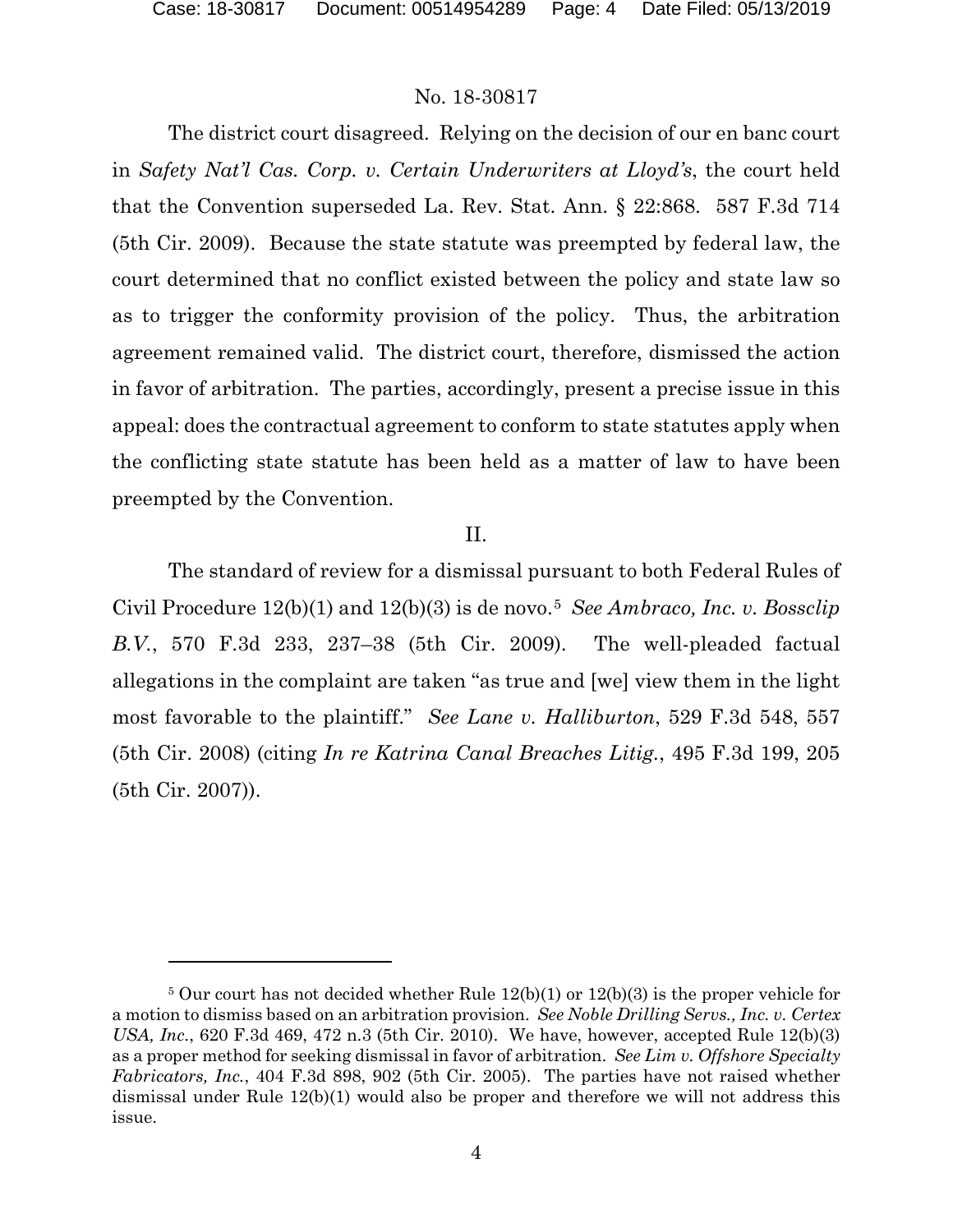#### No. 18-30817

# III.

#### A.

Although quite elemental to say, it is relevant here to point out that under our constitutional system, federal law, including the treaties of the United States, are the "supreme Law of the Land . . . any Thing in the Constitution or Laws of any State to the Contrary notwithstanding." U.S. Const. art. VI, cl. 2. From the Supremacy Clause stems our preemption doctrine: when federal and state law conflict, the state law is nullified. *See Fid. Fed. Sav. & Loan Ass'n v. de la Cuesta*, 458 U.S. 141, 152–53 (1982). This case presents such a conflict. We thus begin our discussion with a review of the state and federal laws at issue.

First the state law: Louisiana's insurance code. *See* La. Rev. Stat. Ann. § 22:1 *et seq.* Specifically, § 22:868(A)(2) provides that "[n]o insurance contract delivered or issued for delivery in [Louisiana] and covering subjects located . . . in [Louisiana] . . . shall contain any condition, stipulation, or agreement . . . . [d]epriving the courts of [Louisiana] of the jurisdiction of action against the insurer." Louisiana's state courts have interpreted § 22:868 as rendering void arbitration provisions in insurance contracts. *See, e.g.*, *Doucet v. Dental Health Plans Mgmt. Corp.*, 412 So. 2d 1383, 1384 (La. 1982) ("Classification of the contract at issue as an insurance contract renders the arbitration provisions of that contract unenforceable under [§ 22:868].").

Next the federal law. In 1958, the United States joined and adopted the Convention, an international commercial treaty, to "encourage the recognition . . . of commercial arbitration agreements in international contracts and to unify the standards by which agreements to arbitrate are observed." *Scherk v. Alberto-Culver Co.*, 417 U.S. 506, 520 n.15 (1974). The Convention requires signatory states to "recognize an agreement in writing under which the parties undertake to submit to arbitration all or any differences which have arisen or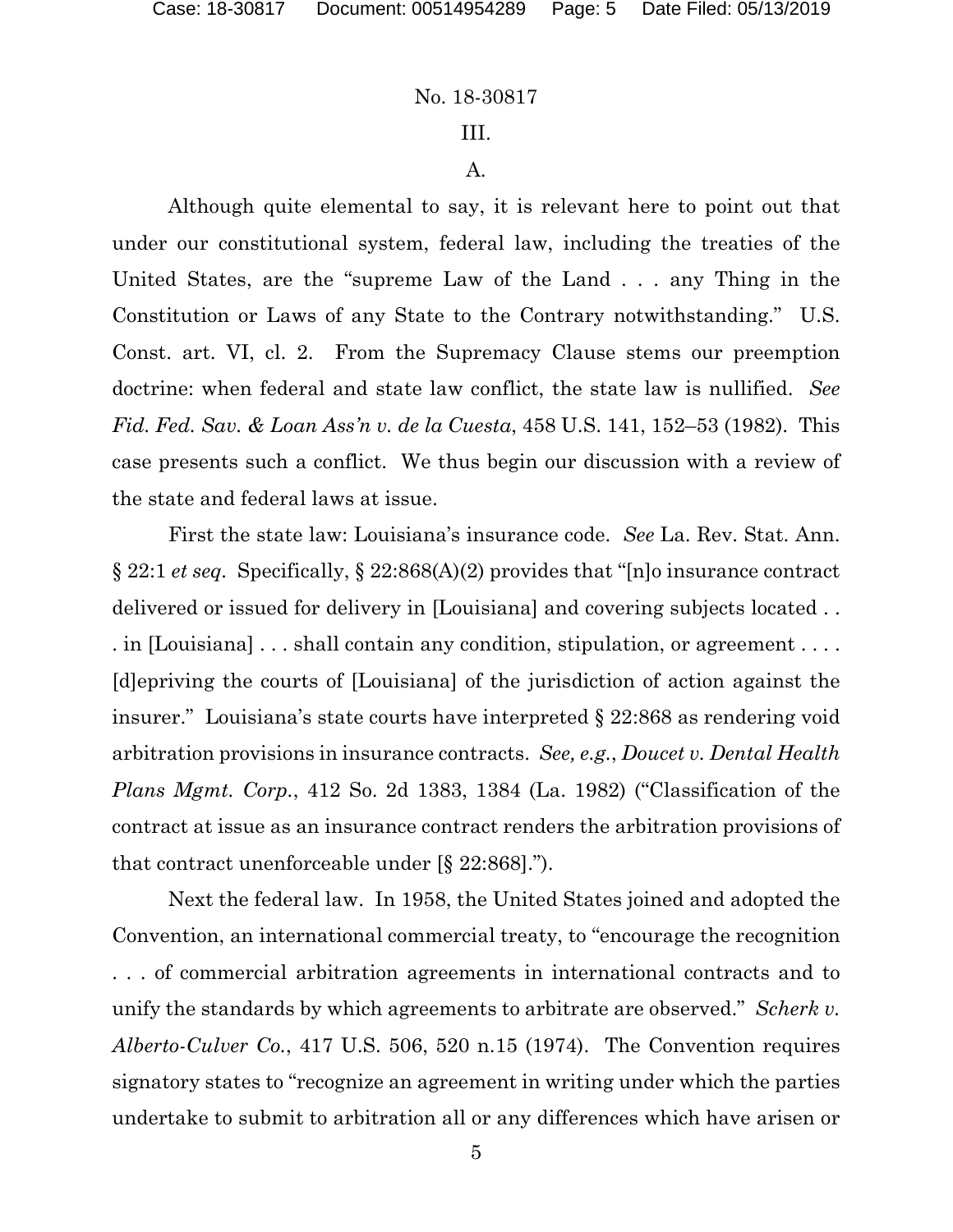# No. 18-30817

which may arise between them in respect of a defined legal relationship, whether contractual or not, concerning a subject matter capable of settlement by arbitration." Convention art. II(1). When the Convention is applicable, courts of signatory states must "at the request of one of the parties, refer the parties to arbitration, unless it finds that the . . . agreement is null and void, inoperative or incapable of being performed." *Id.* at art. II(3). This court has succinctly described the Convention's trigger as consisting of four elements; a district court must dismiss a case in favor of arbitration "if (1) there is an agreement in writing to arbitrate the dispute, (2) the agreement provides for arbitration in the territory of a Convention signatory, (3) the agreement arises out of a commercial legal relationship, and (4) a party to the agreement is not an American citizen." *Francisco v. STOLT ACHIEVEMENT MT*, 293 F.3d 270, 273 (5th Cir. 2002). Like all treaties, the Convention ordinarily preempts conflicting state laws. *See, e.g.*, *Lim*, 404 F.3d at 904.

But the appeal today presents a twist. The McCarran–Ferguson Act, passed by Congress in 1945, protects state laws regulating the insurance industry from the preemptive effect of federal law. This Act "declares that the continued regulation . . . by the several States of the business of insurance is in the public interest, and that silence on the part of the Congress shall not be construed to impose any barrier to the regulation . . . of such business by the several States." 15 U.S.C. § 1011; *see also* 15 U.S.C. § 1012(a) ("The business of insurance . . . shall be subject to the laws of the several States."). To shield state regulation from unintended federal interference, the Act provides that "[n]o Act of Congress shall be construed to invalidate, impair, or supersede any law enacted by any State for the purpose of regulating the business of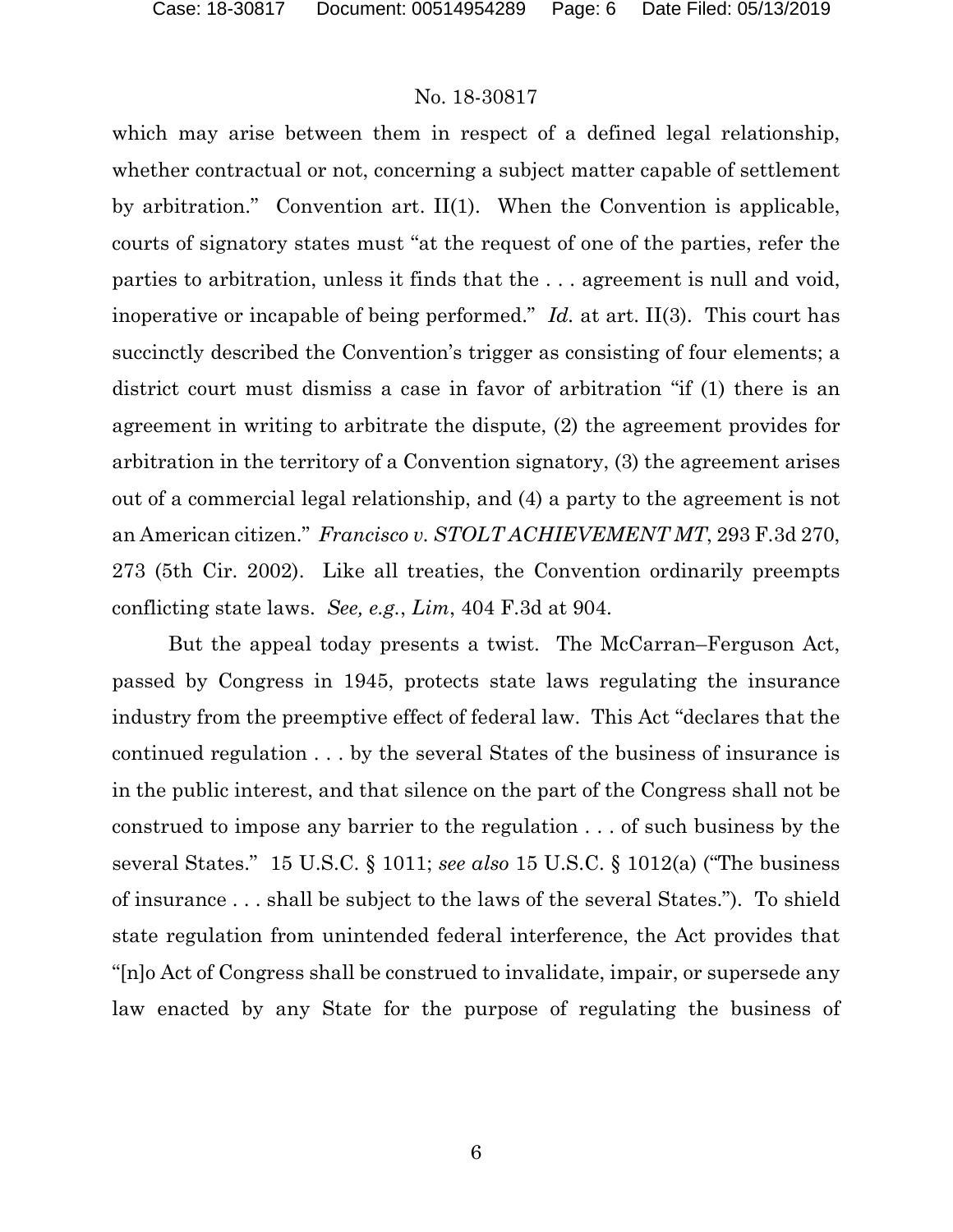### No. 18-30817

insurance."[6](#page-6-0) *Id.* § 1012(b). In other words, the McCarran–Ferguson Act permits states to reverse-preempt an otherwise applicable "Act of Congress" by enacting their own regulations of the insurance industry.

Against this background, in *Safety National*, our en banc court addressed whether, under the McCarran–Ferguson Act, La. Stat. Rev. § 22:868 reversepreempted the Convention or its implementing legislation. 587 F.3d at 717. We found that it did not. An "Act of Congress," as referred to in the McCarran– Ferguson Act, does not include a treaty, such as the Convention, which "remains an international agreement or contract negotiated by the Executive Branch and ratified by the Senate, not by Congress." *Id.* at 723 (footnotes omitted). This governing principle is true whether the treaty is self-executing or requires implementing legislation. *Id.* at 723–24. And, importantly, the FAA itself points towards the Convention, stating that "[i]t is *the Convention* [not the congressional legislation] under which legal agreements 'fall.'" *Id.* at 724 (quoting 9 U.S.C. § 202). It is therefore the Convention itself, *i.e.*, the treaty, not the FAA, *i.e.*, the federal statute that codified the treaty, that supersedes Louisiana law. *Id.* at 724–25. Thus, the en banc court held that, because "the Convention, an implemented treaty . . . supersedes state law, the McCarran–Ferguson Act's provision that no 'Act of Congress' shall be construed to supersede state law regulating the business of insurance is inapplicable." *Id.* at 725. To the point: the McCarran–Ferguson Act does not permit state laws to reverse-preempt the Convention. *Id.* at 732. This appeal is not yet resolved, however.

<span id="page-6-0"></span><sup>6</sup> The Act does contain an exception if the "Act [of Congress] specifically relates to the business of insurance." 15 U.S.C. § 1012(b). The Convention does not relate to the business of insurance, so this exception does not apply. *See Safety Nat'l*, 587 F.3d at 720.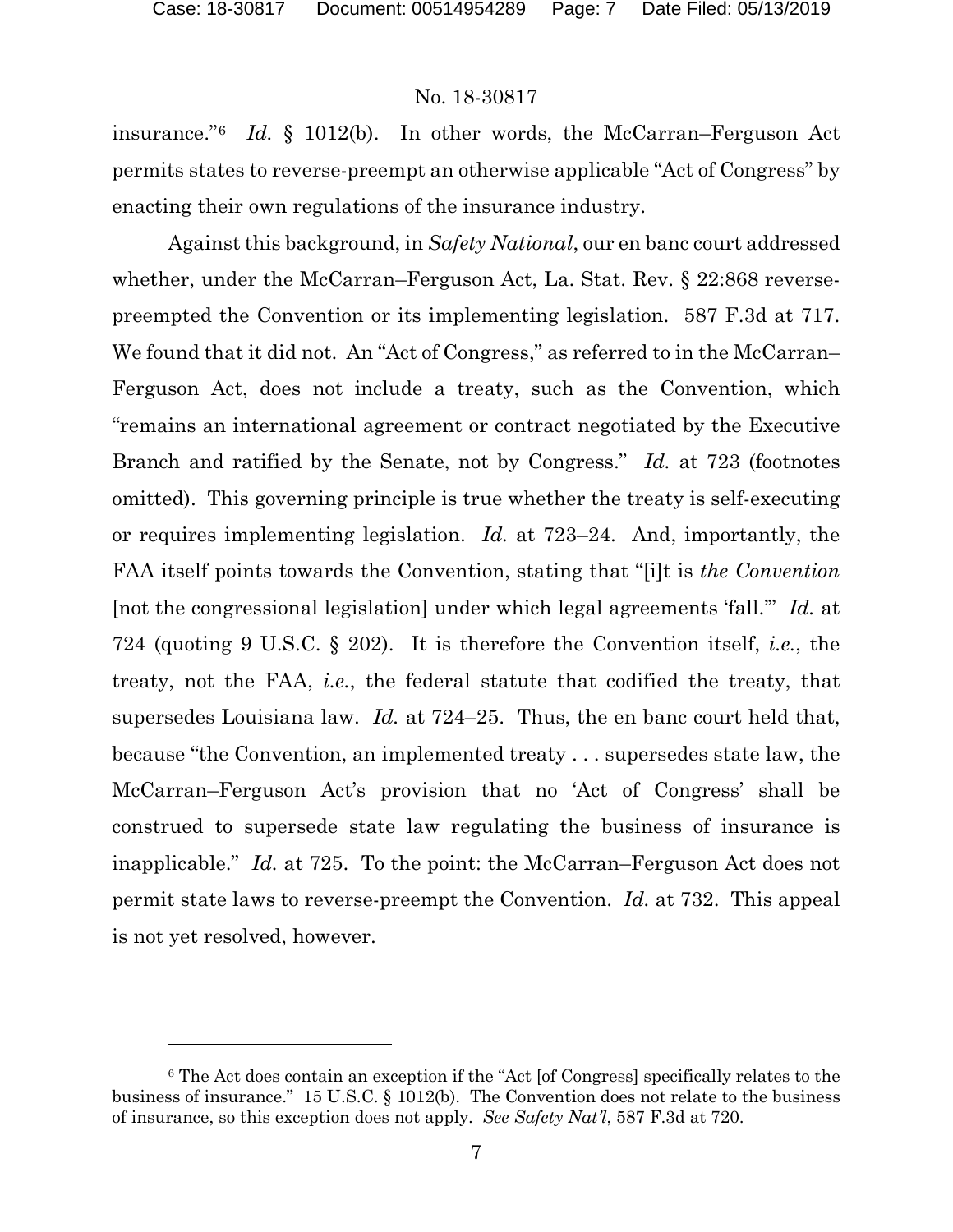### No. 18-30817

#### B.

We now turn to the analysis of the precise issue before us, which we break down as follows: whether (1) an agreement to arbitrate (2) provided in an insurance policy (3) is voided by the policy's conformity provision (4) when the conflicting state law prohibiting arbitration (5) has been preempted by the Convention.[7](#page-7-0) McDonnel argues that the arbitration provision was amended by deletion from the contract *ab initio* because it conflicts with La. Rev. Stat. Ann. § 22:868. The Insurers respond that there is no conflict between the contract and § 22:868 because the Convention preempts this state law.

This issue, which is only a question of contract interpretation, is of first impression. Although *Safety National* has already decided the more difficult questions regarding preemption and reverse preemption, the insurance contract in that case did not contain a conformity provision. So, what does the contract between McDonnel and the Insurers provide? We focus on two provisions. First, it contains a conformity provision, which amends the terms of the contract to conform to state statutes. But that provision only applies "[i]n the event any terms of [the] *Policy* are in conflict with the statutes of the jurisdiction where the *Insured Property* is located." Second, the policy contains an arbitration provision. It is the arbitration provision of the insurance policy that is said not to conform with La. Rev. Stat. Ann. § 22:868, a statute prohibiting arbitration agreements. This state statute, however, as we held in *Safety National*, is preempted by the Convention.<sup>[8](#page-7-1)</sup> Because the state statute,

<span id="page-7-0"></span><sup>7</sup> A reminder that we have already held that the Convention preempts this Louisiana statute. *See Safety Nat'l*, 587 F.3d at 732.

<span id="page-7-1"></span><sup>8</sup> The Convention's requirements are clearly met in this case. The provision is a written agreement to arbitrate the dispute; it provides for arbitration in a signatory country, the United States; it arises from a commercial legal relationship, an insurance contract; and the Insurers are not American citizens. *See Francisco*, 293 F.3d at 273.